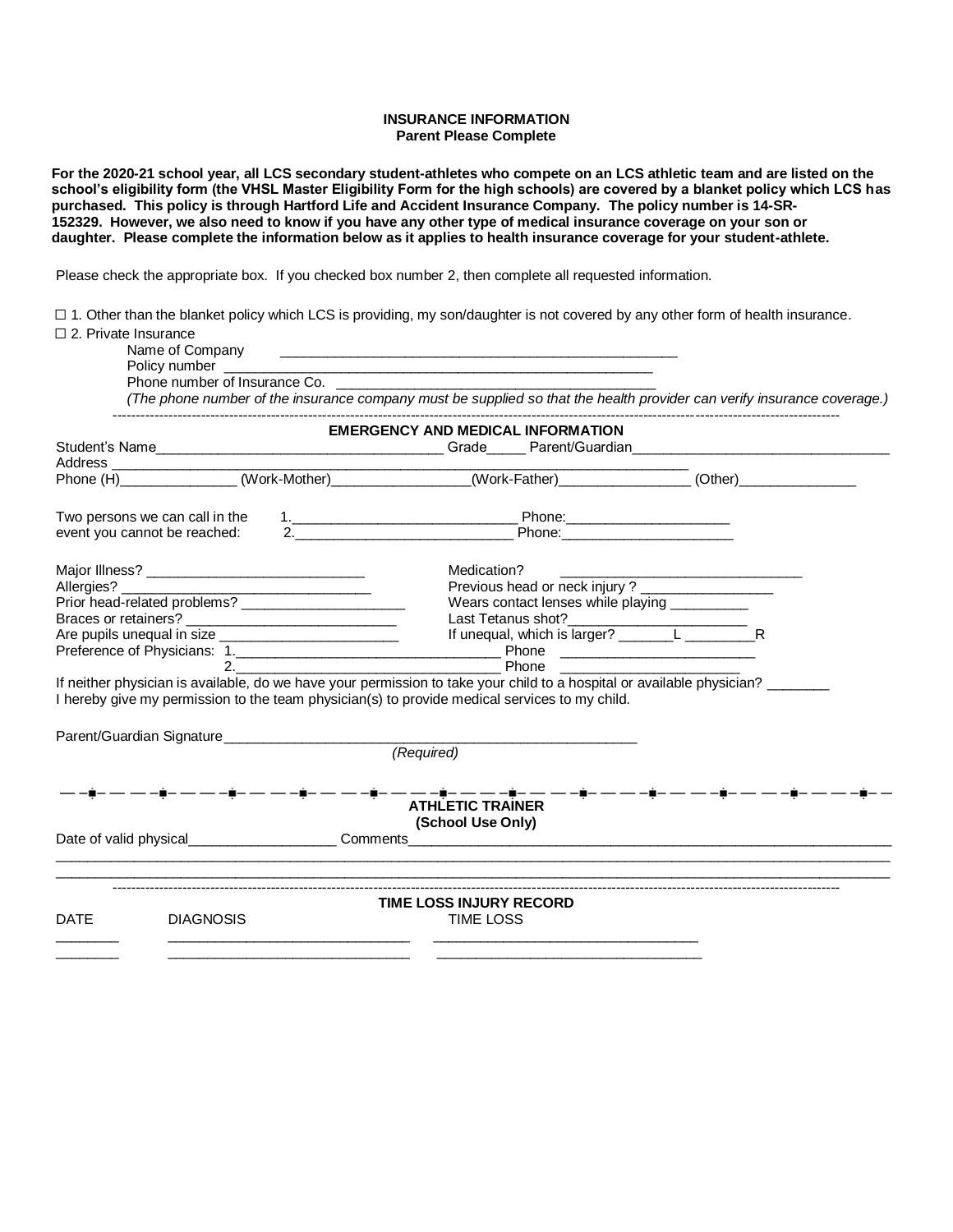## **HIGH SCHOOL ELIGIBILITY REQUIREMENTS AND CODE OF CONDUCT FOR ATHLETES OF LYNCHBURG CITY SCHOOLS**

The athletic programs at E. C. Glass High School and Heritage High School are designed to produce well-rounded citizens who can take their places in a community and democratic society. The programs are intended to develop athletic talent, the value of teamwork, leadership skills, a sense of accountability and responsibility, and sportsmanship attitudes.

## **ELIGIBILITY REQUIREMENTS**

- 1. **Student in Good Standing:** In order to participate on an interscholastic team, the student must be a full-time student in good standing at the school he/she represents. A student is considered a full-time student in good standing if he/she
	- a. is enrolled in grades 9-12;
	- b. enrolled not later than the 15<sup>th</sup> school day of the semester (VHSL Handbook, 28-3-1);
	- c. has not reached his/her 19th birthday on or before August 1 of the current school year (VHSL Handbook, 28-5-1);
	- d. must not, after entering 9<sup>th</sup> grade for the first time, have been enrolled in or been eligible for enrollment in high school more than 8 consecutive semesters (VHSL Handbook, 28-7-1);
	- e. is not in violation of Lynchburg City Schools attendance policy;
- 2. **Academic Eligibility:** Students must pass 5 subjects the preceding semester. Students must carry a schedule of subjects which, if successfully completed, will render him/her scholastically eligible for VHSL participation in the ensuing semester;
- 3. **Up-to-Date Physical:** In order to be eligible to try out for or to participate in any school-sponsored interscholastic athletic program, the student must submit the Virginia High School League's Athletic Participation/Parental Consent/Physical Examination Form. The physical exam must be conducted after May 1 for participation in athletics for the subsequent school year and must be completed before the student will be allowed to participate in any manner.
- 4. **Attendance Zone:** A student must legally reside in the school's attendance zone with a parent or legal guardian. Any student obtaining a new guardian within the past 12 months must see the athletic director prior to trying out for the team. All students must be in compliance with the VHSL's attendance zone eligibility requirements. Any questions about residency must be referred to the school's athletic director. (See VHSL 28A-6, and Lynchburg City Schools Regulation 7-45.)
- 5. **Nonresidents:** Nonresident students whose parents/guardians are full-time contracted staff members of the Lynchburg City Schools may be accepted for enrollment tuition free in the Lynchburg City Schools upon authorization by the superintendent or his/her designee (Lynchburg City Schools Policy JEC-R). However, such students must still meet VHSL residency requirements.
- 6. **Obligations:** No student will be allowed to try out for a team until outstanding obligations/delinquent debts are met and required athletic forms are completed (code of conduct and medical examination/physical).
- **7. Falsifying Information:** If a student or his parent(s) or guardian gives false information, written or verbal, that affects his eligibility upon entering and/or during his eight semesters of eligibility, the student shall become ineligible at any VHSL school for a period of one year from the date the information is certified as being false. This policy includes the falsifying of any information on physical examination forms.

## **CODE OF CONDUCT**

- 1. **24/7:** Participation on an interscholastic team is a privilege, not a right. This privilege can be revoked at any time as the result of the student's improper conduct at school or in the community. Students are accountable for their actions, 7 days per week, 24 hours per day while in their athletic season. In order to participate, students must obey all written rules and policies of the team, Lynchburg City Schools, and Virginia High School League, and they must not violate any local ordinances, or state or federal laws, at school or away from school.
- 2. To appeal a coach's revocation of this privilege, the parents or guardians of the student must request in writing that the athletic director review the coach's decision. If the athletic director agrees with the coach's revocation of the privilege to participate, then the parents or guardians of the student may request in writing that the principal review the decision to revoke the privilege to participate. The principal will then decide whether the student will be permitted to participate.
- 3. **Tobacco/Nicotine/Vape Products:** A student who is observed by a school official smoking, dipping, and/or chewing tobacco/nicotine products will be ineligible to compete in the next contest in that sport. This rule also applies to any form of e-cigarette or vape product. A second offense will result in suspension from competition for the two contests immediately after the infraction. A third offense will result in dismissal from the team for the remainder of the athletic season.
- 4. **Theft:** On the student's first offense, a student who steals while on school grounds or at a school event will be dismissed from the team for the remainder of the athletic season and subject to further disciplinary action.